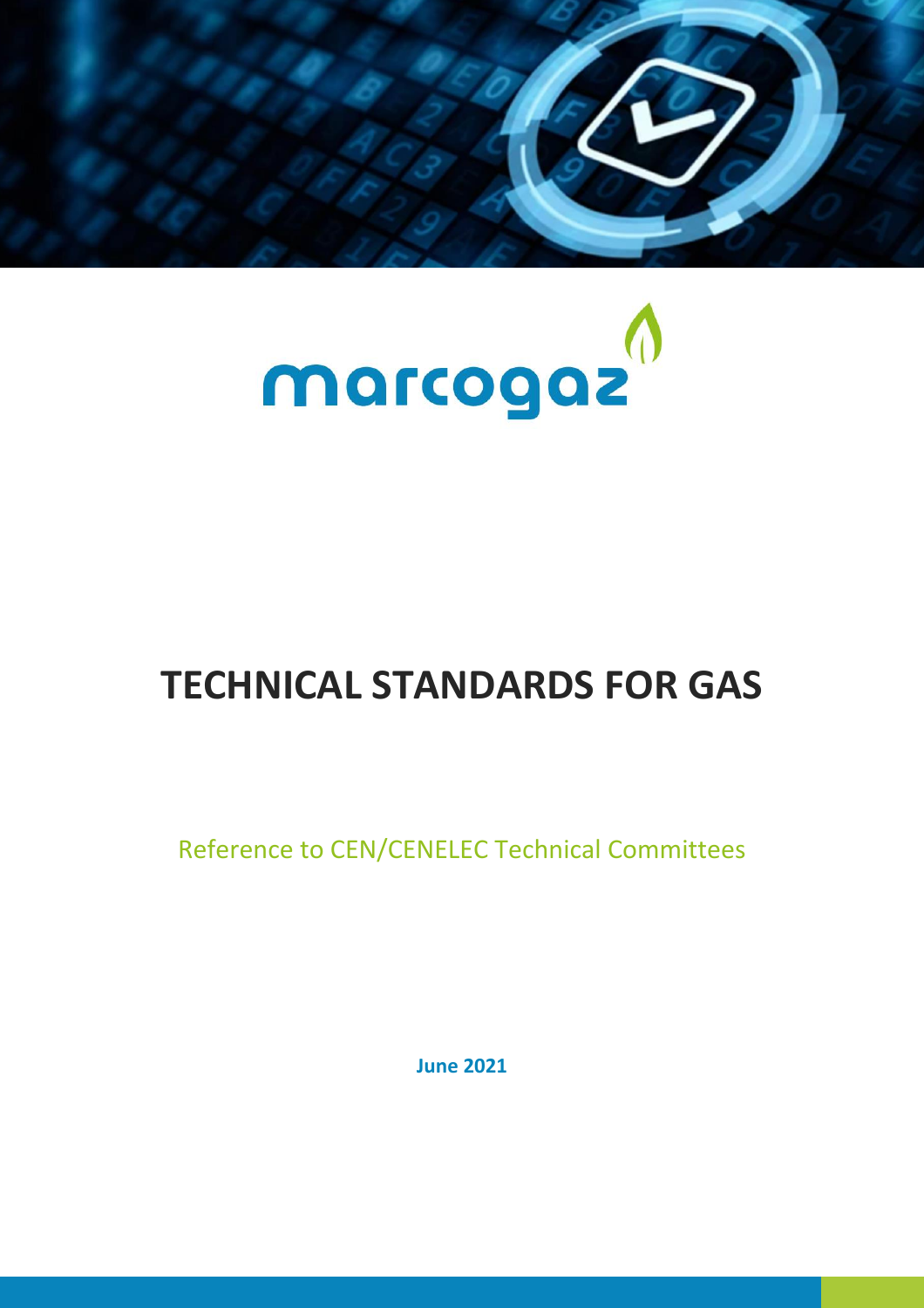## **INTRODUCTION**

MARCOGAZ actively collaborates with standardisation bodies such as CEN, and our members have been deeply involved in the standardisation work for decades.

Essentially, standards reflect the state of the art in terms of safe and sustainable operational gas supply activities. The standardisation process fosters the continuous improvement of assets' integrity and interoperability while ensuring the continuity of supply to the customers in the best conditions. The introduction of new gases is a major step in the gas value chain and technical standards are crucial to support the gas industry's contribution to decarbonisation.

Based on its technical work and experience, MARCOGAZ developed a summary of technical standards applicable to the gas industry's activities to guide representatives and players in the sector. Given the large number of existing standards, MARCOGAZ selected the most relevant for the gas mid and downstream sector. This list is subject to periodic updates, based on the evolving nature of the standardisation processes and industry needs.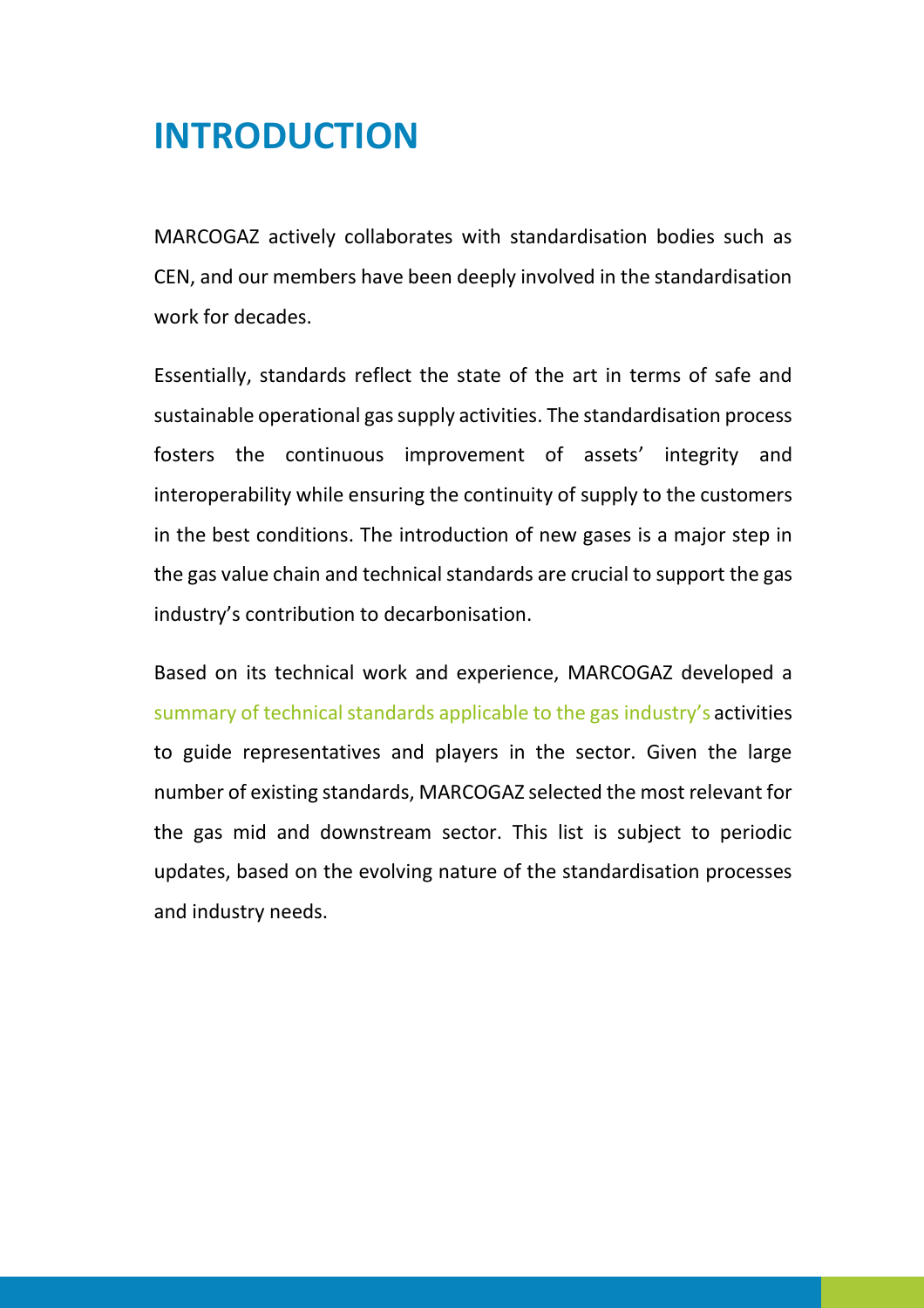## **Version: 14 / 06 / 2021** *Technical standards for gas*

| <b>CEN / CENELEC Technical</b><br><b>Committee</b> |                                   |                 | <b>Title</b>                                                                                                                                                                                                                                                                                                 | <b>CEN / CENELEC reference</b> |
|----------------------------------------------------|-----------------------------------|-----------------|--------------------------------------------------------------------------------------------------------------------------------------------------------------------------------------------------------------------------------------------------------------------------------------------------------------|--------------------------------|
| <b>CEN/CLC/JTC 6</b>                               | <b>Hydrogen in energy systems</b> | WG1             | Hydrogen in energy systems - vocabulary                                                                                                                                                                                                                                                                      | prEN ISO 24078                 |
| CEN/TC 69                                          | <b>Industrial valves</b>          |                 | Valves for gas distribution systems with maximum operating pressure less than or equal to 16 bar - Performance requirements                                                                                                                                                                                  | <b>EN 13774</b>                |
|                                                    |                                   |                 | Valves for natural gas transportation in pipelines - Performance requirements and tests                                                                                                                                                                                                                      | <b>EN 14141</b>                |
| <b>CEN/TC 219</b>                                  | <b>Cathodic protection</b>        | WG1             | General principles of cathodic protection of buried or immersed onshore metallic structures                                                                                                                                                                                                                  | EN 12954                       |
| <b>CEN/TC 234</b>                                  | <b>Gas infrastructure</b>         |                 | Implementation Guide for functional standards prepared by CEN/TC 234 Gas infrastructure - Part 1: General                                                                                                                                                                                                    | TR 13737-1                     |
|                                                    |                                   |                 | Gas infrastructure - Implementation Guide for Functional Standards prepared by CEN/TC 234 - Part 2: National Pages related to CEN/TC 234 standards                                                                                                                                                           | TR 13737-2                     |
|                                                    |                                   | WG1             | Gas supply - Gas pipework for buildings - Maximum operating pressure less than or equal to 5 bar - Functional recommendations                                                                                                                                                                                | <b>EN 1775</b>                 |
|                                                    |                                   | WG <sub>2</sub> | Gas infrastructure - Pipelines for maximum operating pressure up to and including 16 bar - Part 1: General functional requirements                                                                                                                                                                           | EN 12007-1                     |
|                                                    |                                   | WG <sub>2</sub> | Gas infrastructure - Pipelines for maximum operating pressure up to and including 16 bar - Part 2: Specific functional requirements for polyethylene (MOP up to and including 10 bar)                                                                                                                        | EN 12007-2                     |
|                                                    |                                   | WG <sub>2</sub> | Gas infrastructure - Pipelines for maximum operating pressure up to and including 16 bar - Part 3: Specific functional requirements for steel                                                                                                                                                                | EN 12007-3                     |
|                                                    |                                   | WG <sub>2</sub> | Gas infrastructure - Pipelines for maximum operating pressure up to and including 16 bar - Part 4: Specific functional requirements for renovation                                                                                                                                                           | EN 12007-4                     |
|                                                    |                                   | <b>WG10</b>     | Gas infrastructure - Pipelines for maximum operating pressure up to and including 16 bar - Part 5: Service lines - Specific functional requirements                                                                                                                                                          | EN 12007-5                     |
|                                                    |                                   | WG <sub>2</sub> | Gas infrastructure - Pipelines for maximum operating pressure up to and including 16 bar - Part 6: Specific functional recommendations for unplasticized polyamide (PA-U)                                                                                                                                    | TS 12007-6                     |
|                                                    |                                   | WG <sub>2</sub> | Gas infrastructure - Pressure testing, commissioning and decommissioning procedures - Functional requirements                                                                                                                                                                                                | EN 12327                       |
|                                                    |                                   | WG <sub>2</sub> | Gas infrastructure - Safety Management System for Gas Networks with maximum operting pressure up to and including 16 bar operting pressure up to and including 16 bar                                                                                                                                        | EN 15399                       |
|                                                    |                                   | WG3             | Gas infrastructure - Safety Management System (SMS) for gas transmission infrastructure and Pipeline Integrity Management System (PIMS) for gas transmission pipelines - Functional requirements                                                                                                             | <b>EN 16348</b>                |
|                                                    |                                   | WG3             | Gas Infrastructure - Pipelines for maximum operating pressure over 16 bar - Functional requirements                                                                                                                                                                                                          | prEN 1594 rev                  |
|                                                    |                                   | WG3             | Gas Infrastructure - Welding steel pipework - Functional requirements                                                                                                                                                                                                                                        | <b>FprEN 12732</b>             |
|                                                    |                                   | WG4             | Gas infrastructure - Underground gas storage - Part 1: Functional recommendations for storage in aquifers                                                                                                                                                                                                    | EN 1918-1                      |
|                                                    |                                   | WG4             | Gas infrastructure - Underground gas storage - Part 2: Functional recommendations for storage in oil and gas fields                                                                                                                                                                                          | EN 1918-2                      |
|                                                    |                                   | WG4             | Gas infrastructure - Underground gas storage - Part 3: Functional recommendations for storage in solution-mined salt cavern                                                                                                                                                                                  | EN 1918-3                      |
|                                                    |                                   | WG4             | Gas infrastructure - Underground gas storage - Part 4: Functional recommendations for storage in rock caverns                                                                                                                                                                                                | EN 1918-4                      |
|                                                    |                                   | WG4             | Gas infrastructure - Underground gas storage - Part 5: Functional recommendations for surface facilities                                                                                                                                                                                                     | EN 1918-5                      |
|                                                    |                                   | WG5             | Gas infrastructure - Gas measuring systems - Functional requirements                                                                                                                                                                                                                                         | <b>EN 1776</b>                 |
|                                                    |                                   | WG6             | Gas infrastructure - Gas pressure regulating stations for transmission and distribution - Functional requirements                                                                                                                                                                                            | <b>EN 12186</b>                |
|                                                    |                                   | WG6             | Gas supply systems - Gas pressure regulating installations on service lines - Functional requirements                                                                                                                                                                                                        | <b>EN 12279</b>                |
|                                                    |                                   | WG6             | Gas Infrastructure - CEN/TC 234 Pressure Definitions - Guideline Document                                                                                                                                                                                                                                    | TR 16395                       |
|                                                    |                                   | WG7             | Gas Infrastructure - Compressor stations - Functional requirements                                                                                                                                                                                                                                           | prEN 12583                     |
|                                                    |                                   | WG8             | Gas Infrastructure - Gas installation pipework with an operating pressure greater than 0,5 bar for industrial installations and greater than 5 bar for industrial and non-industrial installations - Part 1:<br>Detailed functional requirements for design, materials, construction, inspection and testing | FprEN 15001-1                  |
|                                                    |                                   | WG8             | Gas infrastructure - Gas installation pipework with an operating pressure greater than 0,5 bar for industrial installations and greater than 5 bar for industrial and non-industrial installations - Part 2:<br>Detailed functional requirements for commissioning, operation and maintenance                | FprEN 15001-2                  |
|                                                    |                                   | <b>WG11</b>     | Gas infrastructure - Quality of gas - Group H                                                                                                                                                                                                                                                                | EN 16726                       |
|                                                    |                                   | <b>WG12</b>     | Gas infrastructure - Safety Management System (SMS) and Pipeline Integrity Management System (PIMS) - Functional requirements                                                                                                                                                                                | prEN 17649                     |
|                                                    |                                   | <b>WG14</b>     | Assessment of methane emissions for gas transmission and distribution systems [Scope currently being extended to Underground Gas Storages and LNG Regasification Terminals]                                                                                                                                  | prCEN/TR XXX                   |
|                                                    |                                   |                 | Gas-Specific Environmental Document - Guideline for incorporating within standards to minimize the environmental impact of gas infrastructure across the whole life cycle                                                                                                                                    | TR 16388                       |
|                                                    |                                   |                 | Industrial Gas Installation - Guideline                                                                                                                                                                                                                                                                      | TR 16787                       |
|                                                    |                                   |                 | Domestic gas installations - Recommendations for safety                                                                                                                                                                                                                                                      | TR 16940                       |